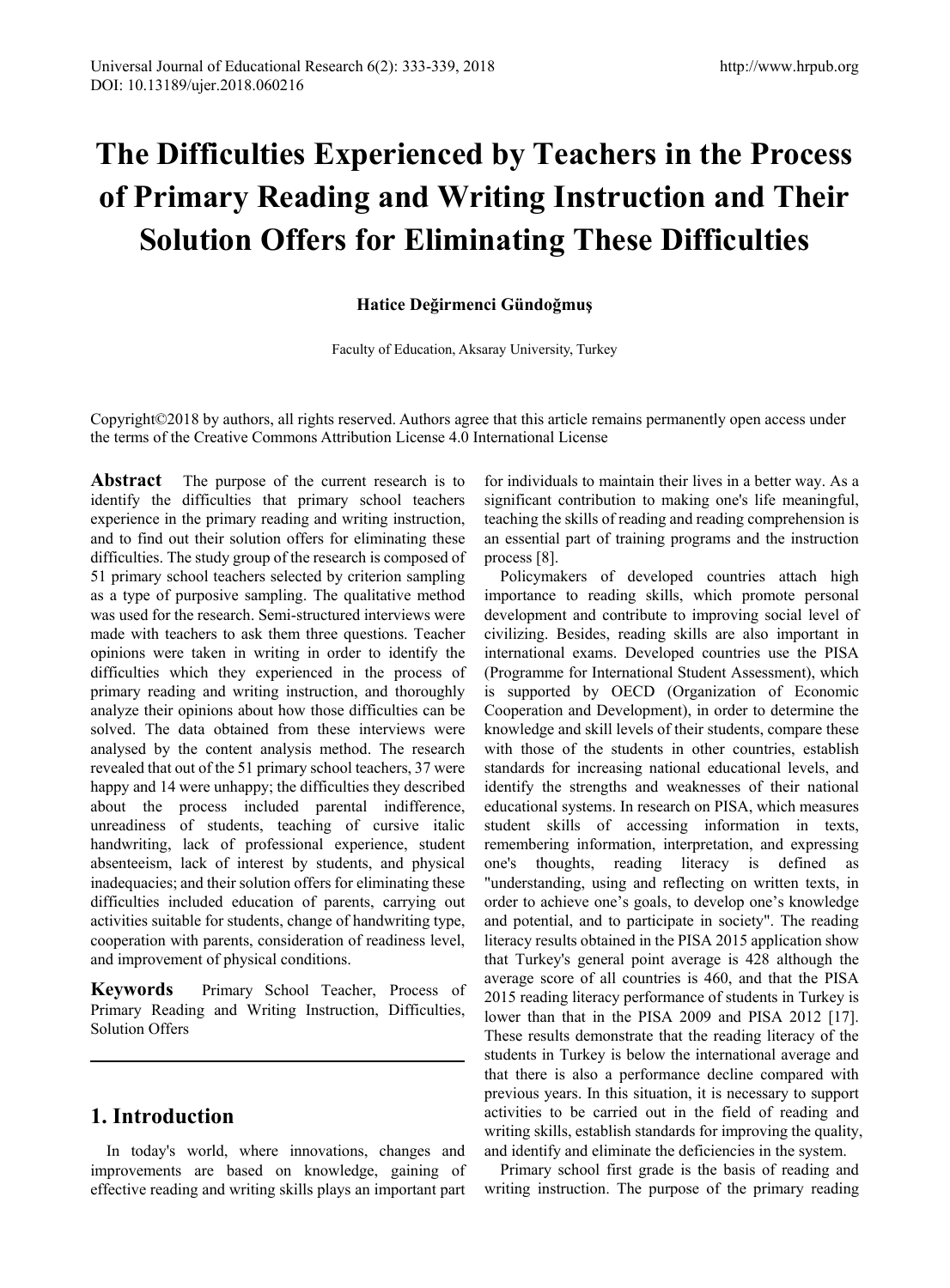instruction is to teach individuals reading and reading comprehension. Effectiveness of the skills gained in the primary reading instruction is very significant for the future reading and writing performance and academic achievement of individuals. The reading and writing skills not gained in the primary school period, which forms the basis of life, can have serious impacts in later periods [19]. From past to present, primary school teaching has been a holy profession due to the responsibility that it assumes in shaping the future of individuals and even societies by gaining and improving reading and writing literacy.

Effective teachers must adjust their instruction to support student learning and to navigate unpredictable instructional situations to explore the innovative nature of literacy instruction [4; 18; 24].

Various studies have been done about the primary school teachers experience in the primary reading and writing instruction process [1; 2; 5; 6; 7; 13; 21; 22; 26; 28]

Therefore, being a teacher is a broad, multifaceted and complex process [11]. Especially in the early grades, teachers need sound subject knowledge and training in how to teach [23].

In order to improve the quality in the process of reading and writing instruction and ensure that teachers work peacefully, happily and eagerly, it is extremely important to identify the difficulties they experience in the process of primary reading and writing instruction, and find out their solution offers for overcoming these difficulties.

#### **1.1. Purpose**

The purpose of the research is to identify those difficulties which teachers experience in the process of primary reading and writing instruction, and to reveal their solution offers for eliminating these difficulties. For this purpose, answers were sought for the following questions:

- 1. Are you happy in the process of reading and writing instruction? Please explain your reason for being or not being happy.
- 2. What were the problems that you experienced in the process of primary 1st grade reading and writing instruction?
- 3. What are your solution offers relating to the problems that you experienced in the process of primary 1st grade reading and writing instruction?

## **2. Methodology**

This section includes information on the design used in the research, participant characteristics, data collection, and analysis.

#### **2.1. Research Design**

The basic qualitative research design was adopted for

this study. "In basic qualitative studies, the overall purpose is to understand how people make sense of their lives and experiences." [16]. Teacher opinions were taken in writing in order to identify the difficulties which they experienced in the process of primary reading and writing instruction, and thoroughly analyze their opinions about how those difficulties can be solved.

#### **2.2. Study Group**

The study group of the research is composed of 51 primary school teachers who professed primary first grade teaching at least once. Therefore, the criterion sampling method as a type of purposive sampling was utilized in the selection of participants [27]. Demographic characteristics of the study group are given in Table 1.

|  | <b>Table 1.</b> Demographics of the Participant Teachers |
|--|----------------------------------------------------------|
|--|----------------------------------------------------------|

| Variable                            |                  | f  | $\frac{0}{0}$ |
|-------------------------------------|------------------|----|---------------|
|                                     | Female           | 35 | 68,63         |
| Gender                              | Male             | 16 | 31,37         |
| Professional<br>experience          | 1 to 5 years     | 5  | 9,80          |
|                                     | 6 to 10 years    | 9  | 17,65         |
|                                     | 11 to 15 years   | 15 | 29,41         |
|                                     | 16 to 20 years   | 15 | 29,41         |
|                                     | 21 year or above | 7  | 13,73         |
| Number of teaching<br>first-graders | Once             | 6  | 11,76         |
|                                     | 2 times          | 7  | 13,73         |
|                                     | 3 times          | 12 | 23,53         |
|                                     | 4 times          | 12 | 23,53         |
|                                     | 5 times          | 6  | 11,76         |
|                                     | 6 times or more  | 8  | 15,69         |

Table 1 shows that 35 (68,63%) teachers were female, and 16 (31,37%) were male, and that that the number of those with a professional experience between 11 and 15 years and between 16 and 20 years (29,41%), and of those who taught primary first-graders for 3 to 4 times (23,53%) was the highest.

#### **2.3. Data Collection and Analysis**

Research data were collected by a "semi-structured interview form" that was developed by the researcher using the semi-structured interview technique as one of the interview techniques in the qualitative research approach. The most important facility that the semi-structured interview technique provides is that interviews can be maintained according to a pre-built protocol so that more systematic and comparable data can be obtained [27]. An individually completed question form consisting of three open-ended questions was drawn up, and the participants were requested to complete this form in writing. The content validity of the question form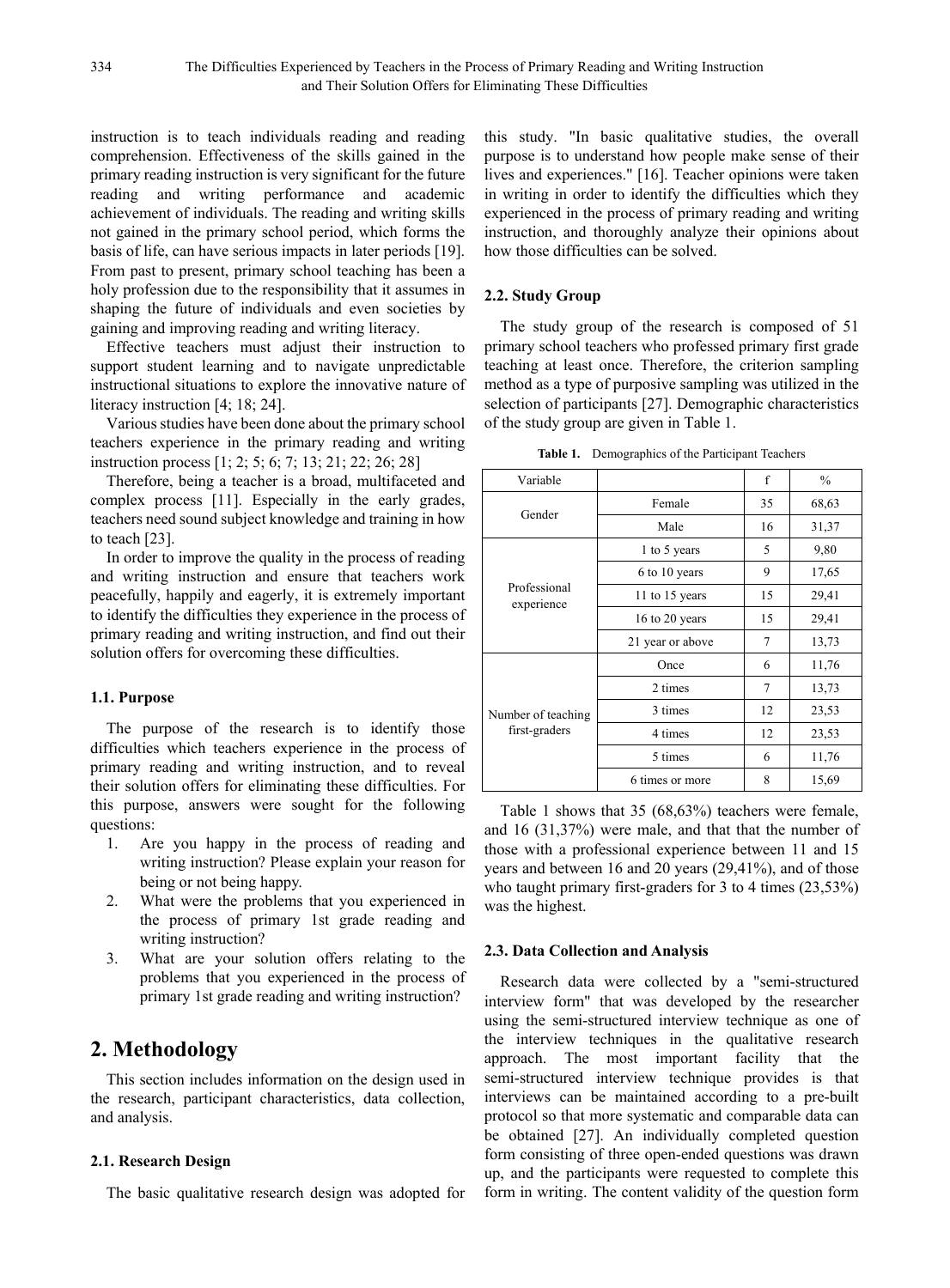was analysed and determined by two academicians who completed their doctorates on, and also professed, primary school teaching. After the questions used in the interview were developed, a pilot experiment was made by applying these to 10 primary school teachers. In the end of the pilot experiment, the questions were deemed to be suitable for the research. Participant privacy rights and that these rights would be respected were stated to the teachers, and then voluntary teachers were included in the study. The participants answered the interview form in about 15 minutes.

The qualitative data obtained were subjected to content analysis. In this technique, similar data are brought together within the frame of certain concepts and themes, and they are arranged so as to be comprehensible by readers, and interpreted. The content analysis technique consists of the stages of data coding, identification of themes, arrangement of codes and themes, and definition and interpretation of findings [27].

In the content analysis of qualitative data, the codes were identified, and categories suitable to those codes were created. Answers by teachers were directly quoted in the content analysis of the data.

In the "Findings" section, the percentage-frequency values of the data were tabularized to demonstrate the rates of opinions. Example statements of the participants relating to the categories created for each question were also provided in the tables.

#### **2.4. Findings**

This section presents the findings obtained by analysing the data from participant answers given to the questions about the difficulties they experience in the process of primary reading and writing, and their solution offers for eliminating these difficulties. The research findings obtained from participant answers for each question are presented in the tables. For some questions, participant answers can fall to more than one category. Opinions of the participants were brought together under common categories, and percentages, frequency values and relevant statements were presented.

Question 1: "Are you happy in the process of reading and writing instruction? Please explain your reason for being or not being happy."

The answers given by the participants to Question 1 are provided in Table 2.

Table 2 shows that 37 (72,55%) out of the 51 teachers answered, "Yes, I'm happy", while 14 (27,45%) said, "No, I'm not happy." The reasons that participants stated for being happy included feeling of teaching, love, and occupational awareness, while their reasons for not being happy included curriculum, the 4+4+4 system, student related problems, parental indifference, and under-appreciation of teachers.

**Table 2.** The happiness status of the teachers in the process of reading and writing instruction, and their reasons

| <b>Happiness Status</b> | <b>Reasons</b>                 | f  | $\frac{0}{0}$ |
|-------------------------|--------------------------------|----|---------------|
|                         | Feeling of teaching            | 20 | 39,22         |
| Yes, I'm happy          | Love                           | 13 | 25,49         |
|                         | Occupational awareness         | 2  | 3,92          |
|                         | No idea stated                 | 2  | 3,92          |
|                         | Curriculum                     | 7  | 13,73         |
| No. I'm not happy       | The $4+4+4$ system             | 2  | 3,92          |
|                         | Student related problems       | 3  | 5,88          |
|                         | Parental indifference          | 1  | 1,96          |
|                         | Under-appreciation of teachers | 1  | 1,96          |

Some of the opinions of those participants who stated that their happiness is derived from feeling of teaching:

"Teaching new things to children who have no knowledge is a great feeling."

"It's a period in which you are rewarded in the best way for your efforts. Change and improvement are noticed the best in this period."

"I'm happy because students begin to read as a result of months of efforts."

"I become happy when I see them read."

"Witnessing their learning to read and write with you, and sharing their joy make one happy."

"I'm happy because of those children who didn't know anything but have learned so much and become eager to learn thanks to me."

Some of the opinions of those participants who stated that their happiness is derived from feeling of love:

"I love children."

"I love children, I love the way they perceive and express life."

"It makes me happy to see students' joy of achievement."

"It gives me happiness to watch children's development."

Some of the opinions of those participants who stated that their happiness is caused by occupational awareness:

"I'm happy because I have an occupation."

Some of the opinions of those participants who stated that their unhappiness is derived from curricular problems:

"Reading and reading comprehension occur slower in the instruction which is based on handwriting and letters compared with the deductive method, that is, the sentence method. This problem reduces the academic achievement of students."

"The curriculum is not student oriented."

"Too many gains are stipulated."

"Handwriting is the problem."

Some of the opinions of those participants who stated that their unhappiness is caused by problems relating to the  $4+4+4$  system:

"I believe that the 5th grade shouldn't be in the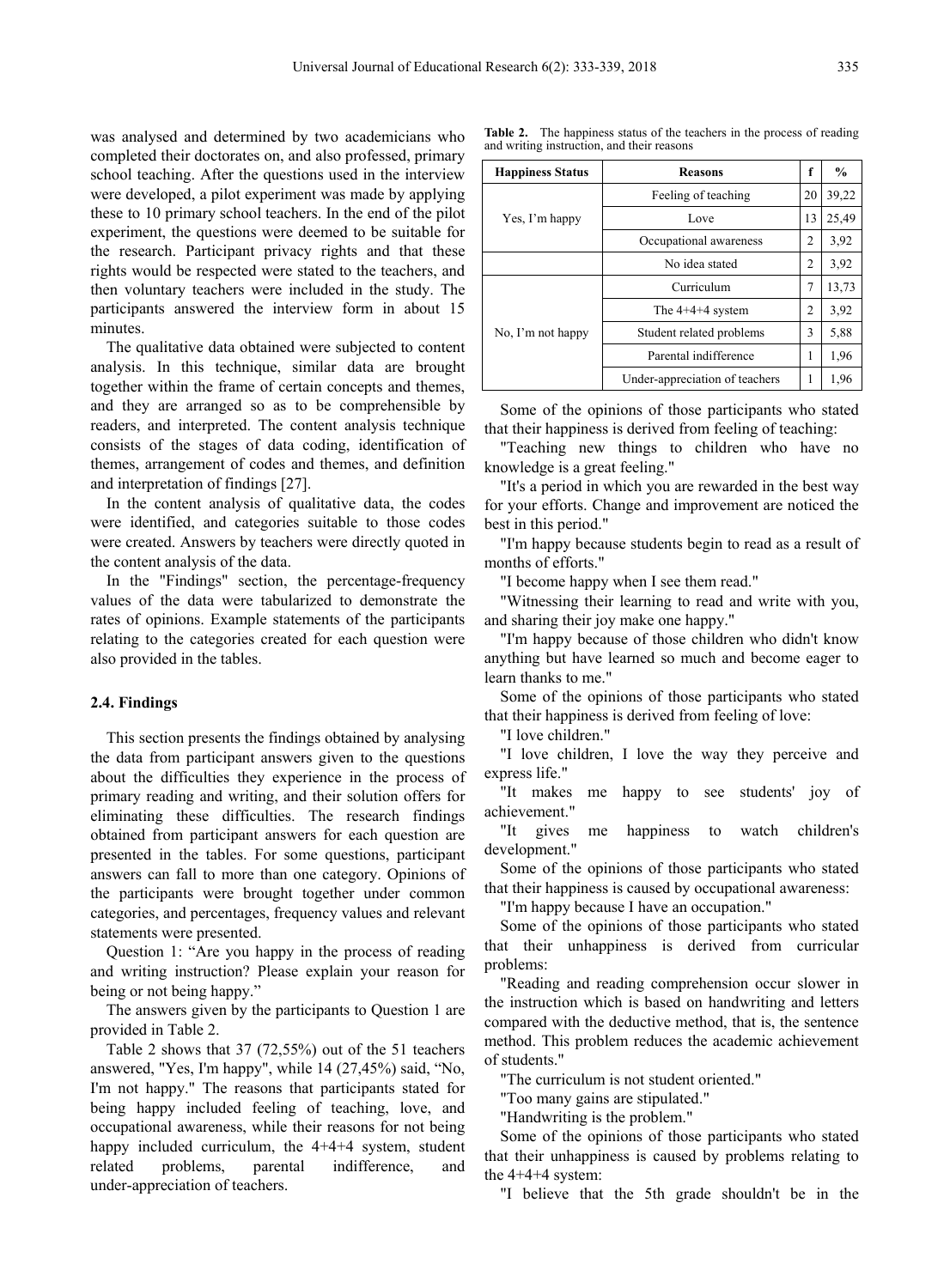secondary school. The one year that children will spend with their primary school teacher is very important."

Some of the opinions of those participants who stated that their unhappiness is caused by student related problems:

"Each new generation is more spoilt and uninterested."

"It's the insufficiency of student readiness."

Some of the opinions of those participants who stated that their unhappiness is derived from parental indifference:

"Indifference of families, failure to get feedback, and support students by reinforcing activities."

Some of the opinions of those participants who stated that their unhappiness is caused by under-appreciation of teachers:

"Teachers are not appreciated."

Question 2: "What were the problems that you experienced in the process of primary 1st grade reading and writing instruction?" The answers given by the participants to Question 2 are presented in Table 3.

Table 3. The difficulties experienced by the teachers in the process of primary reading and writing instruction

| Problems                               |               | %     |
|----------------------------------------|---------------|-------|
| Parental indifference                  | 22            | 43,14 |
| Unreadiness of students                | 20            | 39,22 |
| Teaching of cursive italic handwriting | 14            | 27,45 |
| Lack of professional experience        |               | 7.84  |
| Student absenteeism                    | $\mathcal{P}$ | 3,92  |
| Lack of interest by students           |               | 1,96  |
| Physical inadequacies                  |               | 1.96  |

Table 3 shows that the difficulties experienced by the teachers in the process of primary reading and writing instruction included parental indifference, unreadiness of students, teaching of cursive italic handwriting, lack of professional experience, student absenteeism, lack of interest by students, and physical inadequacies.

Some of the opinions of those participants who believe that the problems experienced in the process of primary reading and writing instruction are mainly caused by parental indifference:

"I've worked in villages, and parental interest is so little, if any."

"Repetition and support at home are insufficient."

"Information taught in the classroom isn't reiterated at home."

"There is no parental support."

"Parents don't provide their children with sufficient support in the writing process."

Some of the opinions of those participants who believe that the problems experienced in the process of primary reading and writing instruction are mainly caused by unreadiness of students:

"Their muscles are not developed enough."

"When writing down things, students' hands get tired fast and therefore they don't want to write."

"Younger students experience difficulty. I believe that

children younger than 72 months shouldn't start the first grade."

"Some children can't sufficiently adapt to school physically and mentally"

"The readiness level of students is not sufficient"

"Children's age is too young"

Some of the opinions of those participants who believe that the problems experienced in the process of primary reading and writing instruction are mainly caused by teaching of cursive italic handwriting:

"This handwriting method delays children' learning."

"The handwriting is very difficult and tiresome. Children have difficulty in understanding what they read."

"Students have a hard time with cursive italic handwriting."

Some of the opinions of those participants who believe that the problems experienced in the process of primary reading and writing instruction are mainly caused by lack of professional experience:

"It's the stress and tension of teaching the 1st grade for the first time."

"Levels of students are varied and I don't know what to do."

Some of the opinions of those participants who believe that the problems experienced in the process of primary reading and writing instruction are mainly caused by student absenteeism:

"The problem is, students are absent from school."

"There are many students with the absenteeism problem."

Some of the opinions of those participants who believe that the problems experienced in the process of primary reading and writing instruction are mainly caused by lack of interest by students:

Some of the opinions of those participants who believe that the problems experienced in the process of primary reading and writing instruction are mainly caused by physical inadequacies:

"Classes are too crowded, and technological tools in classes and school are not sufficient."

Question 3: "What are your solution offers relating to the problems that you experienced in the process of primary 1st grade reading and writing instruction?"

The answers given by the participants to Question 3 are presented in Table 4.

Table 4. The solutions offered by the teachers for the problems they experienced in the 1st grade primary reading and writing instruction process

| <b>Solution Offers</b>                        |  | $\frac{0}{0}$ |
|-----------------------------------------------|--|---------------|
| Education of parents                          |  | 27,45         |
| Carrying out suitable activities for students |  | 27,45         |
| Changing the handwriting                      |  | 21,57         |
| Cooperation with parents                      |  | 19,61         |
| Consideration of student readiness level      |  | 15,69         |
| Improvement of physical conditions            |  | 3.92          |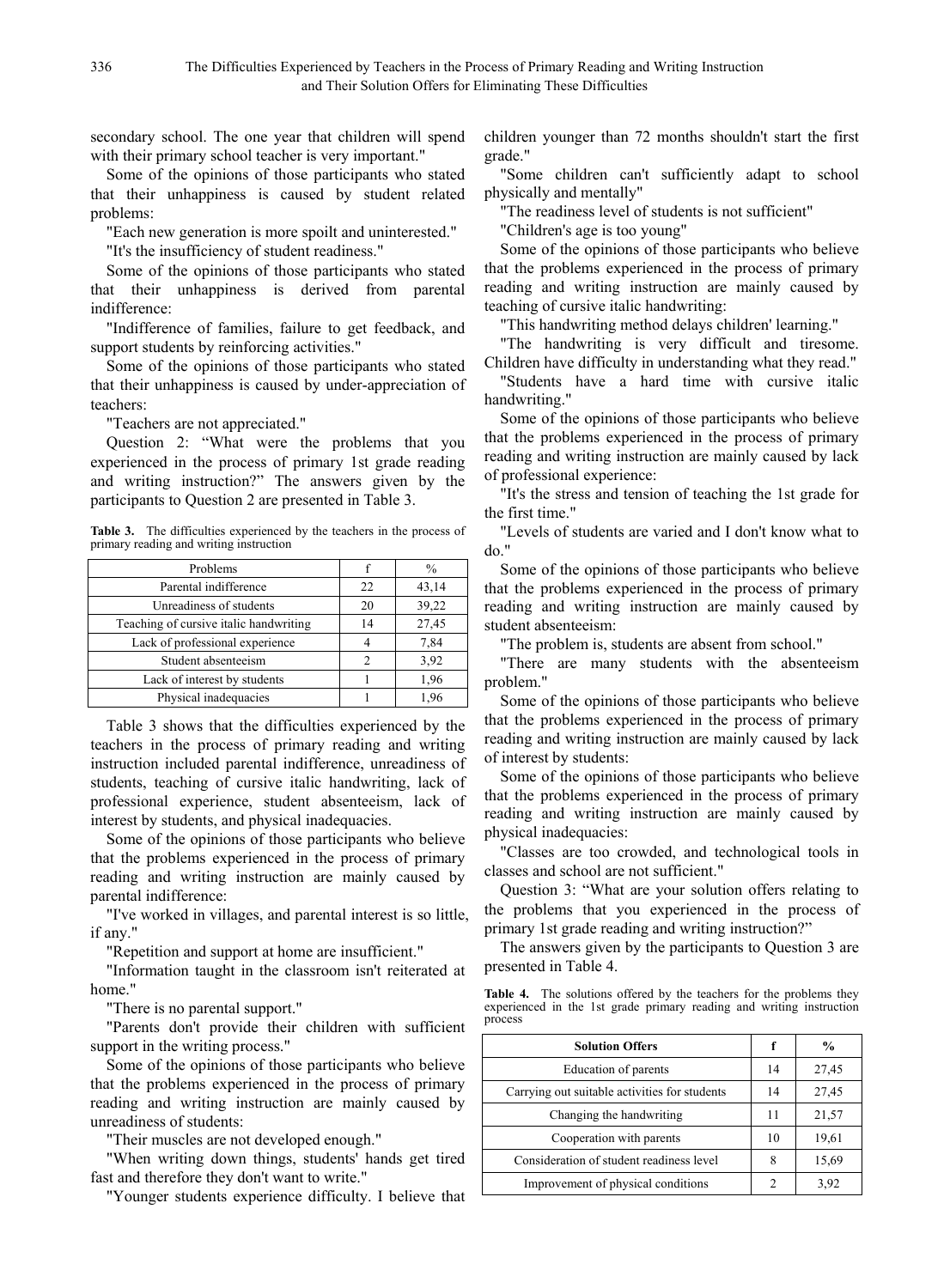Table 4 shows that the solutions offered by the teachers against the problems they encountered in the primary reading and writing instruction process include education of parents, carrying out suitable activities for students, change of handwriting, cooperation with parents, consideration of student readiness level, and improvement of physical conditions.

Some of the opinions of those participants who offer education of parents as a solution for the problems experienced in the process of primary reading and writing instruction:

"Parents should be educated."

"Parental education programs should be organized."

"It's necessary to primarily educate parents, tell them the situation, and inform them about the process."

"Parent awareness should be raised by organizing seminars."

Some of the opinions of those participants who offer carrying out suitable activities for students as a solution for the problems experienced in the process of primary reading and writing instruction:

"Books utilizing basic straight letters can be more attractive. In the Turkish language book, a reading piece is four pages long and this is too much for a child who newly learns reading. Texts must be shortened and simplified."

"Reading activities and dictation should be performed frequently. Children's vocabulary should be enriched."

"Different activities should be prepared to enable children to develop their creativity."

Some of the opinions of those participants who offer change of handwriting as a solution for the problems experienced in the process of primary reading and writing instruction:

"We needed to leave the cursive handwriting."

"Basic straight letters should be used in writing."

"The decree repealing cursive handwriting is on the mark."

"I think that the process will now be easier with the cancellation of the cursive handwriting."

Some of the opinions of those participants who suggest cooperation with parents as a solution for the problems experienced in the process of primary reading and writing instruction:

"Reading and writing instruction is a process, and students can't be expected to learn things only in school, their families should also have the necessary care for them."

"Parent-teacher cooperation should be secured."

"It's necessary to engage parents in the reading and writing process as well by increasing parent-teacher cooperation."

"It's essential to ensure parent-teacher cooperation."

"A strong communication with families is extremely important. Enthusiastically sharing even the slightest achievement and progress with the student and their family will help overcome problems."

Some of the opinions of those participants who offer consideration of student readiness level as a solution for the problems experienced in the process of primary reading and writing instruction:

"Primarily, schooling age should be determined logically according to children's developmental stages, and it should be ensured that all children have preschool education."

"Students who haven't attended kindergarten should not start the first grade."

"All students should go to kindergarten and they shouldn't be younger than 72 months."

"Kindergarten should be compulsory."

Some of the opinions of those participants who suggest improvement of physical conditions as a solution for the problems experienced in the process of primary reading and writing instruction:

"Class sizes should be diminished and we should be supplied with materials that we can use in the process of reading and writing instruction."

"Classrooms shall be equipped technologically."

# **3. Conclusions, Discussion and Suggestions**

The role of the teachers in improving the primary reading and writing instruction process is very important. In today's classrooms, a thoughtful and flexible approach to literacy instruction is required [25].

It is essential that teachers work in an environment where they feel self-confident, can express themselves, their demands and opinions are regarded, and are provided with an opportunity to express the difficulties they experience in order to increase their performance in the process of reading and writing literacy education, which is a difficult and rewarding experience for teachers [11], and to ensure that they can work happily in this process.

The current research finds that 37 of the participant teachers are happy and 14 are unhappy in the process of reading and writing instruction. They stated their reason for being happy as feeling of teaching, love, and occupational awareness, while their reasons for not being happy included curriculum, the 4+4+4 system, student related problems, parental indifference, and under-appreciation of teachers. The difficulties they experience in the process included parental indifference, unreadiness of students, teaching of cursive italic handwriting, lack of professional experience, student absenteeism, lack of interest by students, and physical inadequacies; and their solution offers for eliminating these difficulties included education of parents, carrying out activities suitable for students, change of handwriting type, cooperation with parents, consideration of readiness level, and improvement of physical conditions.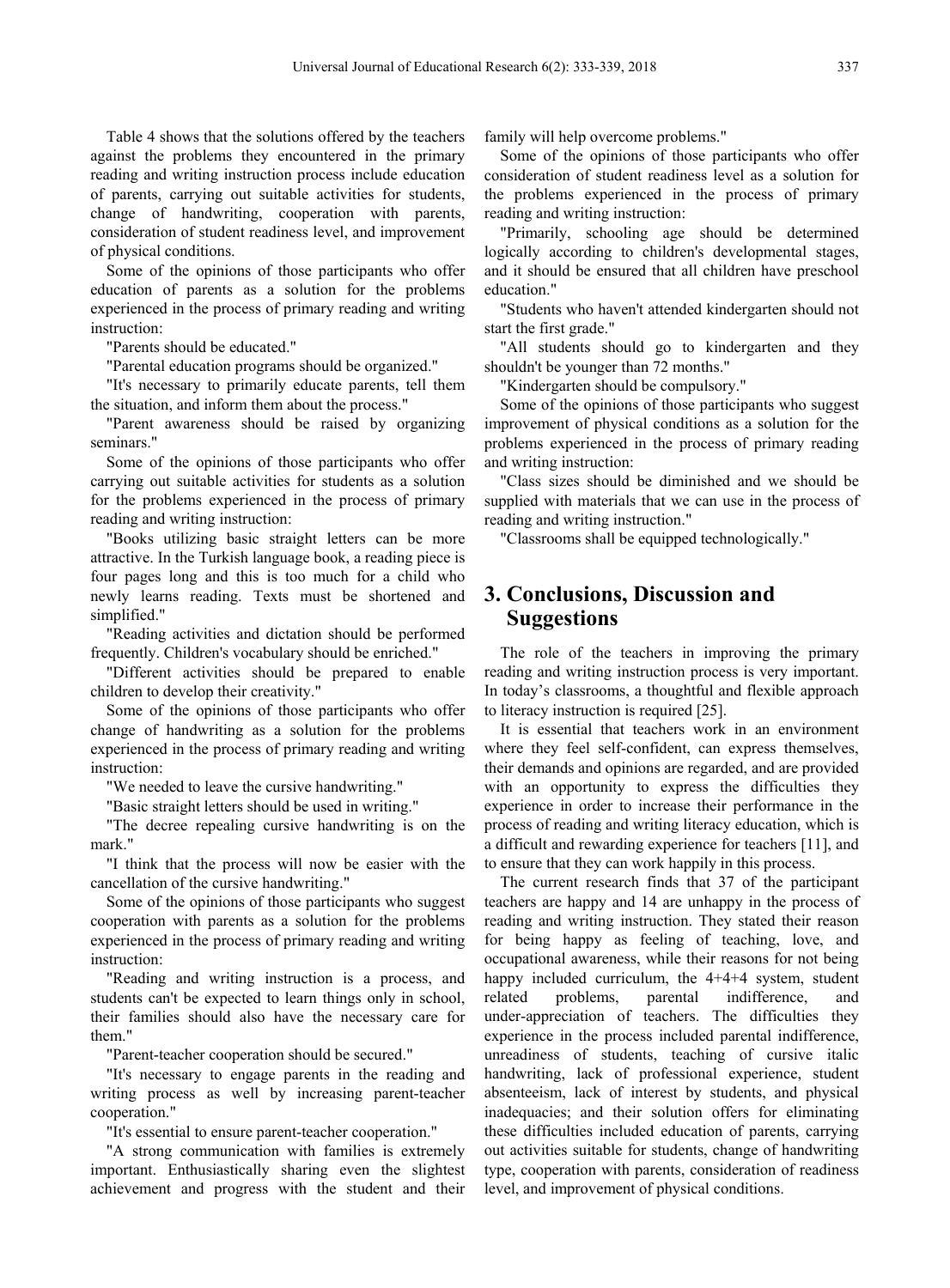It draws attention that the teachers mainly highlighted parental indifference and education of parents. Studies by Çatak Gülbaş [8] and Kaya and Taşdemirci [14] reading and writing instruction, and suggested that Kaya and Taşdemirci [14] also addressed parental indifference in the primary cooperation with parents should be improved.

As regards cursive italic handwriting, which the participant teachers accentuated in relation to the difficulties encountered in the process of primary reading and writing instruction and overcoming these difficulties, Çatak Gülbaş [8] reports that teachers are hesitant about cursive italic handwriting and that the use of basic straight letters is easier, while Şahin [20] and Gün [12] argue that teachers do not generally encounter problems with the teaching of cursive italic handwriting.

As regards level of readiness that was emphasized by the participant teachers [9; 15] demonstrated that most of their participants had a negative opinion about first graders starting school at an early age. Erkan and Kırca [10] reported that children's starting school before reaching readiness level resulted in inefficacy and emotional exhaustion.

In the light of all these findings, the difficulties expressed by teachers, who are the implementers of the process of primary reading and writing instruction, should be taken into account in order to improve the quality of the process. In this context, in-depth studies should be made on the subject matters which teachers perceive as problems and about which they share solution offers, and results of these studies should be shared with them. Teachers should be informed about activities to be performed about these processes.

### **REFERENCES**

- [1] Akman, E., & Aşkın, İ. (2012). Ses temelli cümle yöntemine eleştirel bir bakış. Gazi Üniversitesi Gazi Eğitim Fakültesi Dergisi. 32 (1), 1-18.
- [2] Aktürk, Y., & Mentiş Taş, A. (2011). İlk okuma-yazma öğretiminde "ses temelli cümle yöntemi"nin uygulanmasına ilişkin öğretmen görüşleri (şanlıurfa/viranşehir örneği). Adnan Menderes Üniversitesi Eğitim Fakültesi Eğitim Bilimleri Dergisi, 2 (1), 27-37.
- [3] Akyol, H. (2010). *Yeni Programa Uygun Türkçe Öğretim Yöntemleri* (3. Baskı). Ankara: Pegem Akademi.
- [4] Allen, M. H., Matthews, C. E., & Parsons, S. A. (2013). A second-grade teacher's adaptive teaching during an integrated science-literacy unit. *Teaching and Teacher Education*, 35, 114-125.
- [5] Babayiğit, Ö., & Erkuş, B. Problems and Solutions in Literacy Training Process. *Erzincan Üniversitesi Eğitim Fakültesi Dergisi, 19, 2, 271-284.*
- [6] Başar, M. (2013). 60-66 ay aralığında ilkokula başlayan öğrencilerin kişisel öz bakım ve ilkokuma-yazma

becerilerinin öğretmen görüşlerine göre değerlendirilmesi. Turkish Studies. 8 (8), 241-252.

- [7] Bektaş, A. (2007). *Ses temelli cümle yöntemiyle gerçekleştirilen ilk okuma-yazma öğretiminin*  Yüksek Lisans Tezi. Üniversitesi Sosyal Bilimler Enstitüsü. Adana.
- [8] Çatak Gülbaş, Ç. (2008). *Yeni İlköğretim 1. Sınıf İlkokuma Yazma Dersi Öğretim Programı Uygulanmasına Yönelik Öğretmen Görüşleri.* (Yayınlanmamış Yüksek Lisans Tezi). Muğla Üniversitesi/Sosyal Bilimler Enstitüsü, Muğla.
- [9] Epçaçan, C. (2014). İlkokul ve ortaokul öğretmen ve yöneticilerinin 4+4+4 eğitim sistemine ilişkin görüşleri (Siirt ili örneği). *Ekev Akademi Dergisi*, 18 (58), 505-522.
- [10] Erkan, S. ve Kırca, A. (2010). Okul öncesi eğitimin ilköğretim birinci sınıf öğrencilerinin okula hazır bulunuşluklarına etkisinin incelenmesi. *Hacettepe Üniversitesi Eğitim Fakültesi Dergisi,* 38, 94-106
- [11] Flores, M. A., & Day, C. (2006). Contexts which shape and reshape new teachers' identities: A multi-perspective study. *Teaching and Teacher Education*, 219-232.
- [12] Gün, A. (2006). *Öğretmenlerin Ses Temelli Cümle Yöntemine İlişkin Algıları ve Görüşleri*. Yayımlanmamış yüksek lisans tezi, Dokuz Eylül Üniversitesi Eğitim Bilimleri Enstitüsü, İzmir.
- [13] Gündüz, F., & Çalışkan, M. (2013). 60-66, 66-72, 72-84 aylık çocukların okul olgunluk ve okuma yazma becerilerini kazanma düzeylerinin incelenmesi. Turkish Studies. 8 (8), 379-398.
- [14] Kaya, K. ve Taşdemirci, E. (2005). Birleştirilmiş Sınıflar İle Bağımsız Sınıflarda İlkokuma Yazma Öğretiminde Karşılaşılan Sorunların Karşılaştırılmalı İncelenmesi. *Sosyal Bilimler Enstitüsü Dergisi,* 2, 1-26.
- [15] Memişoğlu, S.P. ve İsmetoğlu, M. (2013). Zorunlu Eğitimde 4+4+4 Uygulamasına İlişkin Okul Yöneticilerinin Görüşleri. *Eğitim ve Öğretim Araştırmaları Dergisi,* 2(2), 14-25.
- [16] Merriam, S. B. (2013). *Nitel araştırma. Desen ve Uygulama İçin Bir Rehber.* (Çev. Ed.: Selahattin Turan). Ankara: Nobel Akademik Yayıncılık.
- [17] Millî Eğitim Bakanlığı, (2016*). PISA 2015 Ulusal Raporu.* Web: http://pisa.meb.gov.tr/wp-content/uploads/2014/11/PISA20 15\_UlusalRapor.pdf 10.11.2017
- [18] Parsons, S. A. (2012). Adaptive teaching in literacy instruction: Case studies of two teachers. *Journal of Literacy Research,* 44(2), 149-170.
- [19] Stanovich, K. E. (1986). Matthew Effects İn Reading: Some Consequences Of İndividual Differences İn The Acquisition Of Literacy. *Reading Research Quarterly*, 21, 360–407
- [20] Şahin, A. (2012). Bitişik Eğik Yazı Öğretiminde Karşılaşılan Problemler. *Eğitim ve Bilim Dergisi,* (37)165; 167-178.
- [21] Şahin, İ., İnci, S., Turan, H., & Apak, Ö. (2006). İlk okuma öğretiminde ses temelli cümle yöntemiyle çözümleme yönteminin karşılaştırılması. *Millî Eğitim.* Sayı 171. 109-129.
- [22] Tok, Ş., Tok, N. T., & Mazı, A. (2008). İlkokuma yazma